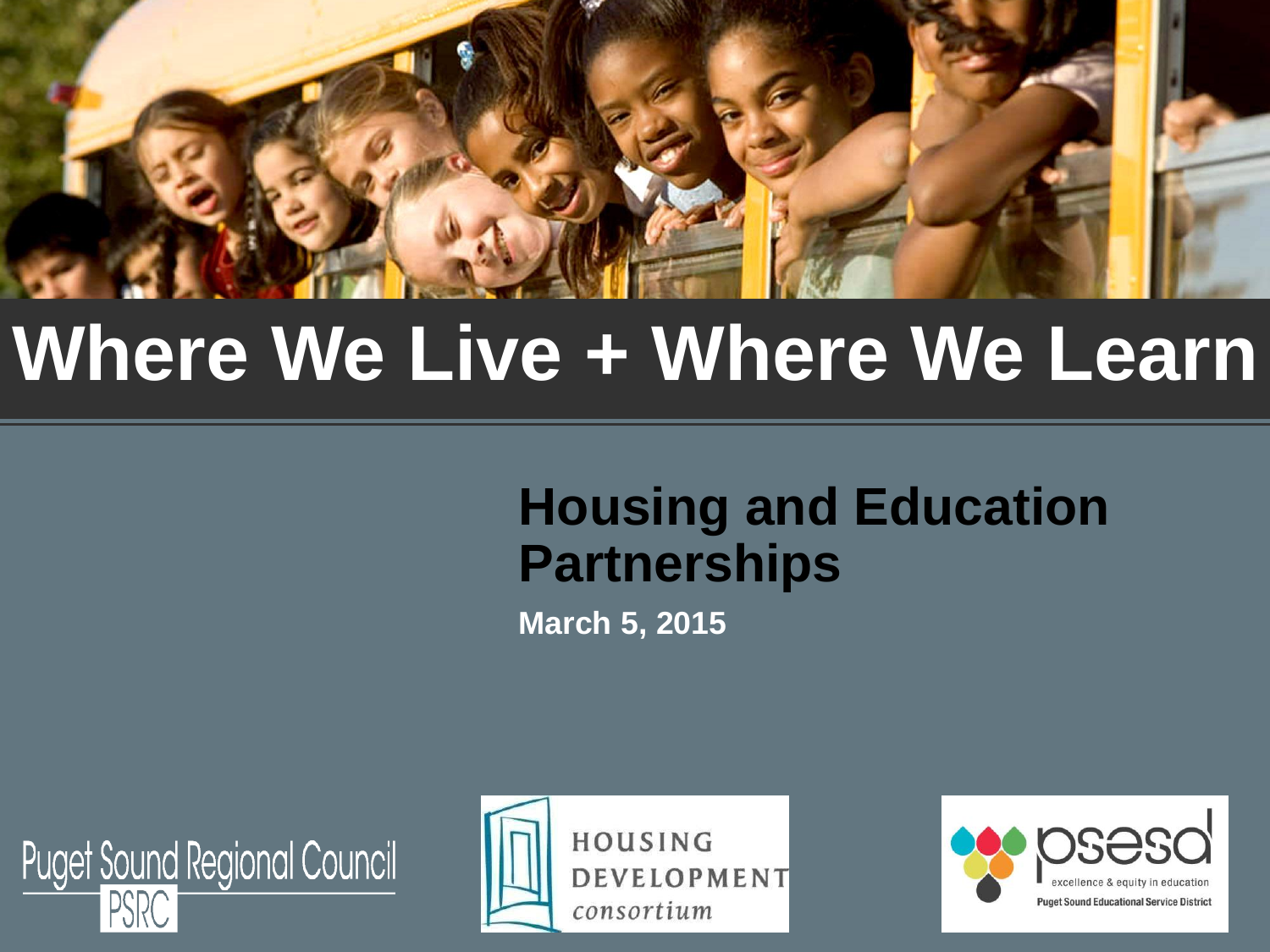

**WHY WE ARE HERE**

PROBLEM **STATEMENT** 

HOUSING AS A PLATFORM FOR STUDENT SUCCESS

HOUSING AND EDUCATION PARTNERSHIPS

### **Office of the Governor**

#### **Governor Inslee's Results Washington…**A

Working Washington built on education and innovation where all Washingtonians thrive. [www.results.wa.gov](http://www.results.wa.gov/)

**Governor's outreach…**in local communities; support for the whole child; the continuum of education; closing the Opportunity Gap; economy for all.

**Cities**…the best places to live, LEARN, work and play!

**Collective Impact…**occurs when organizations from different sectors agree to solve a specific social problem using a common agenda, aligning their efforts, and using common measures of success.

**2015 Legislative Session…**policy and budget proposals reflect our values. Ample, sustainable revenue.

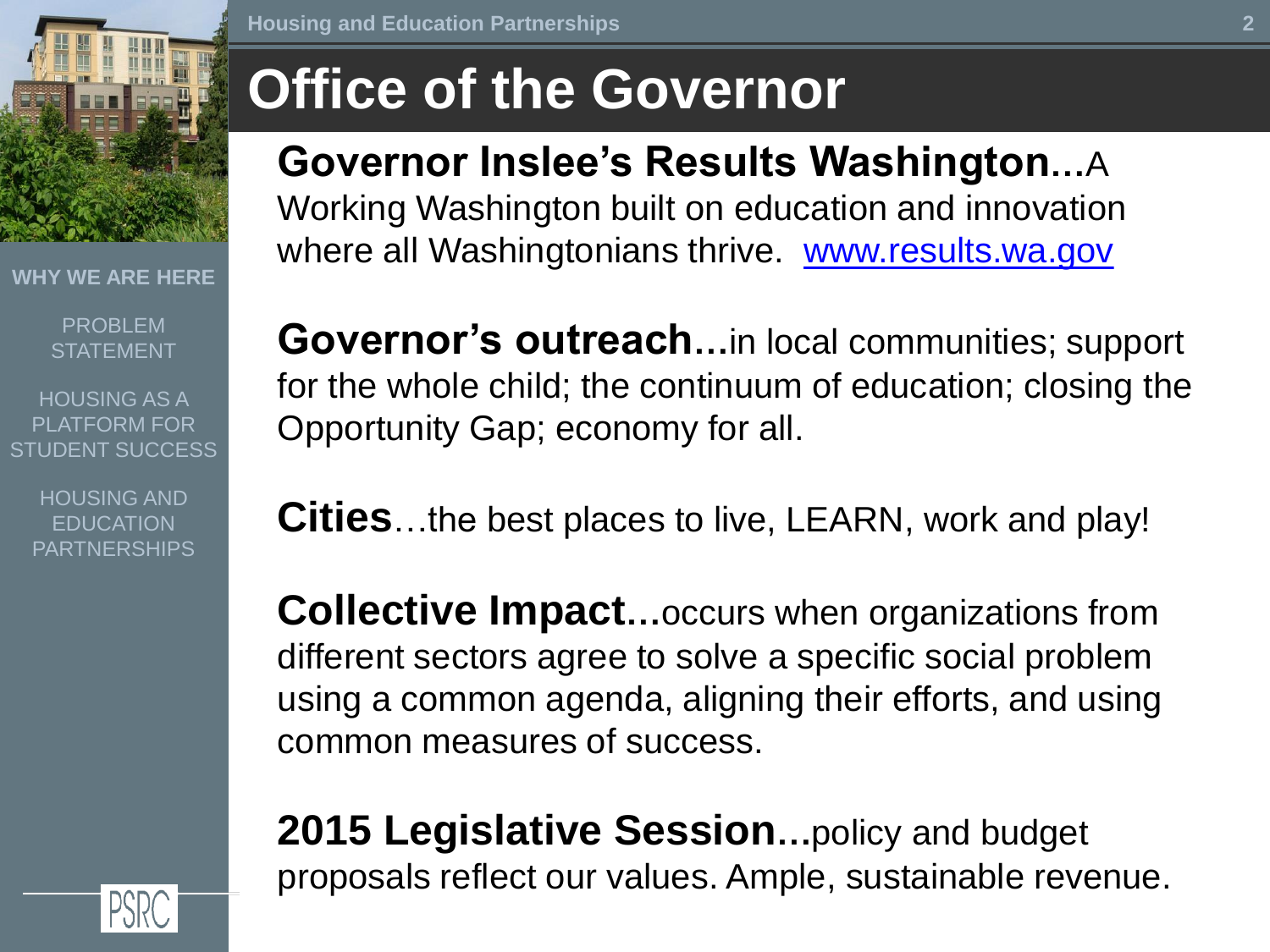

**WHY WE ARE HERE**

PROBLEM **STATEMENT** 

HOUSING AS A PLATFORM FOR STUDENT SUCCESS

> HOUSING AND EDUCATION PARTNERSHIPS

**Housing and Education Partnerships**

### **Why we are Here**

- Highlight best practices and innovative collaborations between housing authorities, school districts, non-profit housing developers, community organizations, and local jurisdictions.
- Encourage new partnerships between the education community and non-profit housing developers to address both housing and education challenges.

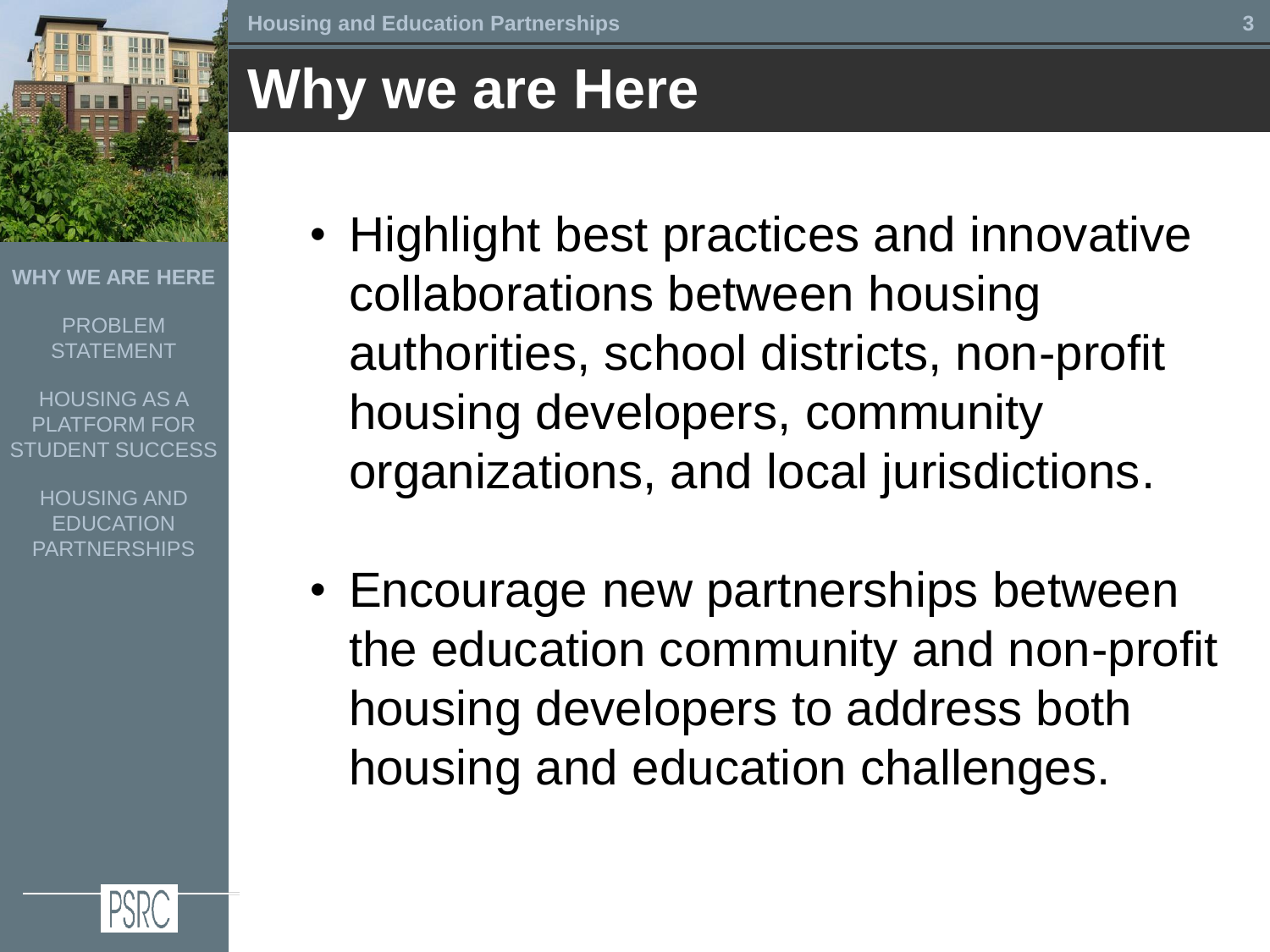

## **Student Homelessness**

• 30,609 homeless students in WA (2013)



HOUSING AS A PLATFORM FOR STUDENT SUCCESS

WHY WE ARE HERE

**PROBLEM STATEMENT**

HOUSING AND **EDUCATION** PARTNERSHIPS

Source: [http://www.schoolhousewa.org/What\\_we\\_know.pdf](http://www.schoolhousewa.org/What_we_know.pdf)

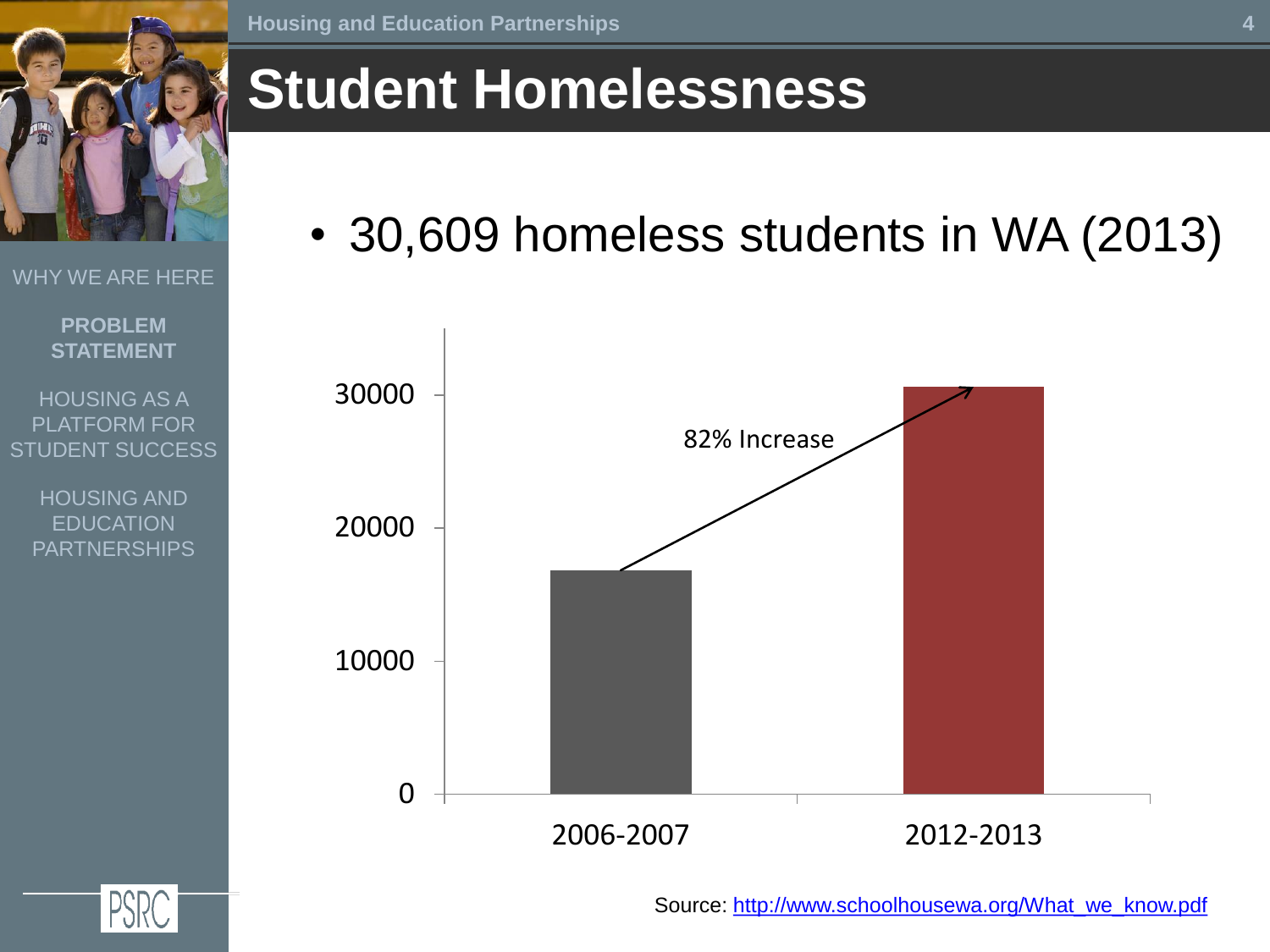

**Housing and Education Partnerships**

### **Housing Affordability**

WHY WE ARE HERE

#### **PROBLEM STATEMENT**

HOUSING AS A PLATFORM FOR STUDENT SUCCESS

HOUSING AND **EDUCATION** PARTNERSHIPS





Source: [WA Department of Commerce Housing Needs Assessment](http://www.commerce.wa.gov/Documents/Wa Housing Needs Assessment - Executive Summary.pdf)  and [Kids Count Data Center](http://datacenter.kidscount.org/data/tables/7244-children-living-in-households-with-a-high-housing-cost-burden)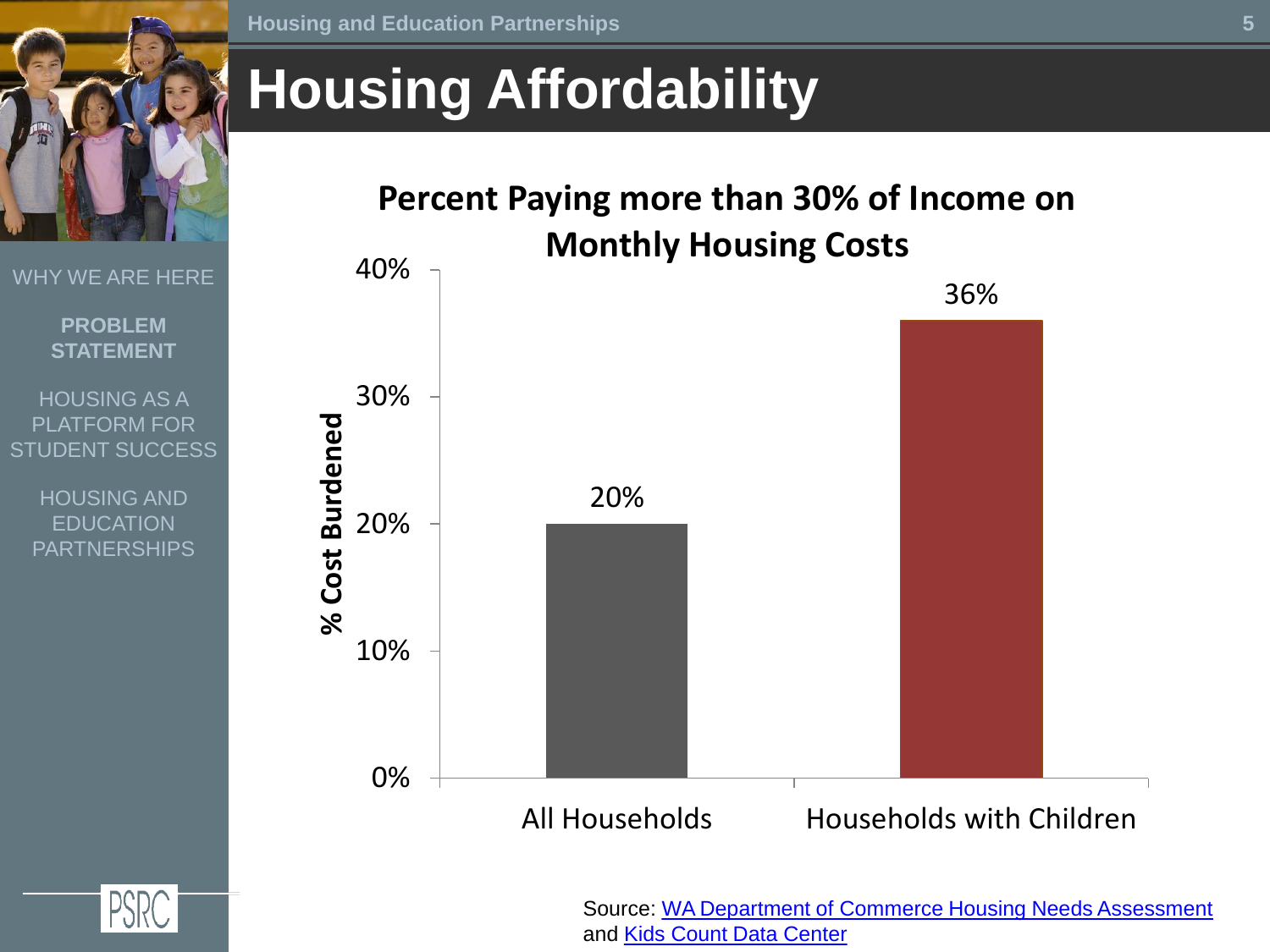

WHY WE ARE HERE

**PROBLEM STATEMENT**

HOUSING AS A PLATFORM FOR STUDENT SUCCESS

> HOUSING AND EDUCATION PARTNERSHIPS

#### **Student Turnover**

#### **U.S. Wide: Percent of Kindergarten Cohort Changing Schools (1998-2007)**





Sourc[e: Reducing School Mobility: A Randomized Trial of a Relationship-](http://www.ssc.wisc.edu/~jfiel/wp-content/uploads/2013/09/FHT-Mobility-Final-forthcoming.pdf)[Building Intervention](http://www.ssc.wisc.edu/~jfiel/wp-content/uploads/2013/09/FHT-Mobility-Final-forthcoming.pdf) (Forthcoming in American Educational Research Journal)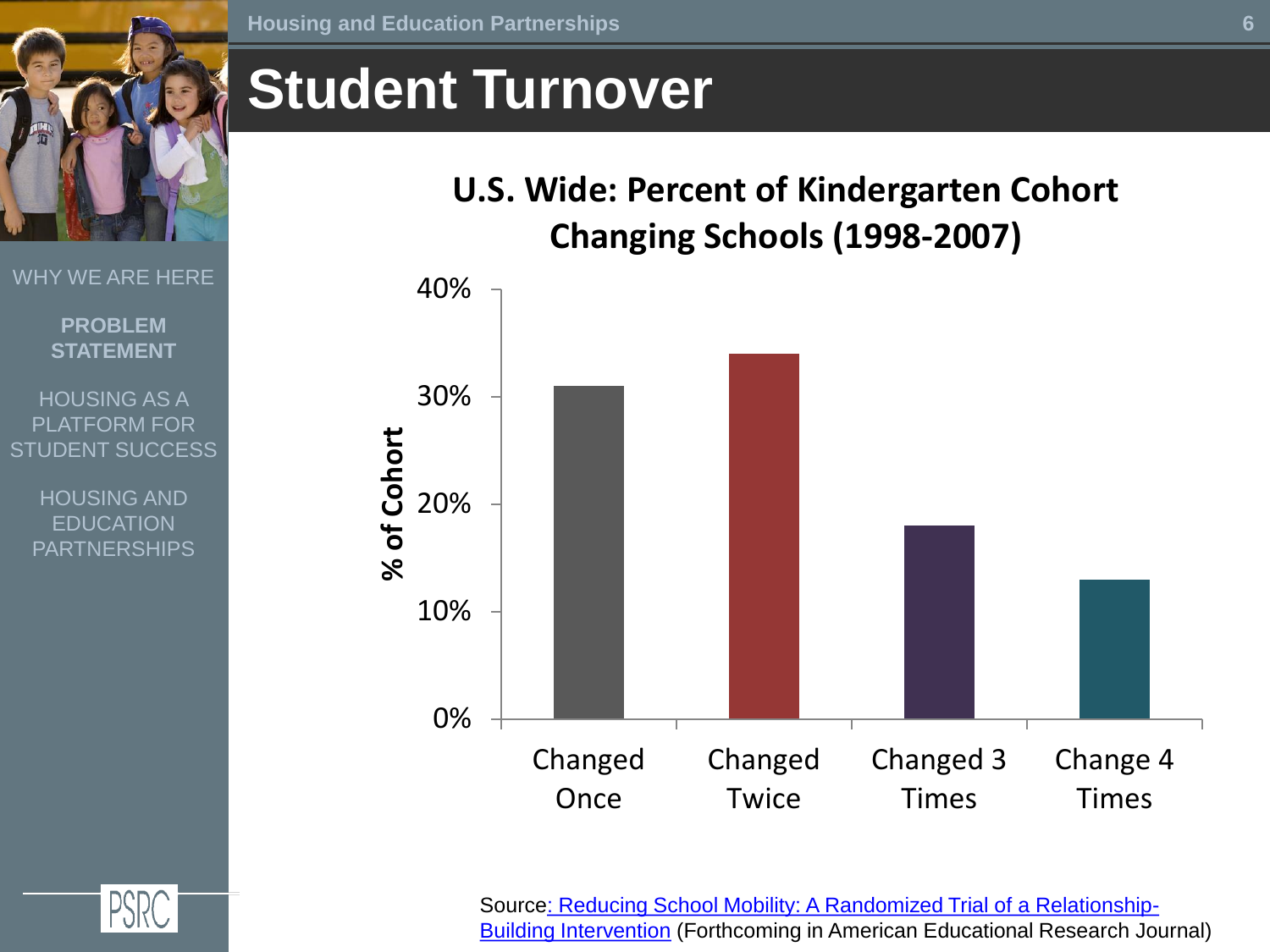

## **"Housing as a Platform"**

#### WHY WE ARE HERE

#### PROBLEM STATEMENT

#### **HOUSING AS A PLATFORM FOR STUDENT SUCCESS**

HOUSING AND **EDUCATION** PARTNERSHIPS





Source: Urban Institute [Housing as Platform for Improving](http://www.urban.org/UploadedPDF/412554-Housing-as-a-Platform-for-Improving-Education-Outcomes-among-Low-Income-Children.pdf)  [Education Outcomes among Low-Income Children](http://www.urban.org/UploadedPDF/412554-Housing-as-a-Platform-for-Improving-Education-Outcomes-among-Low-Income-Children.pdf)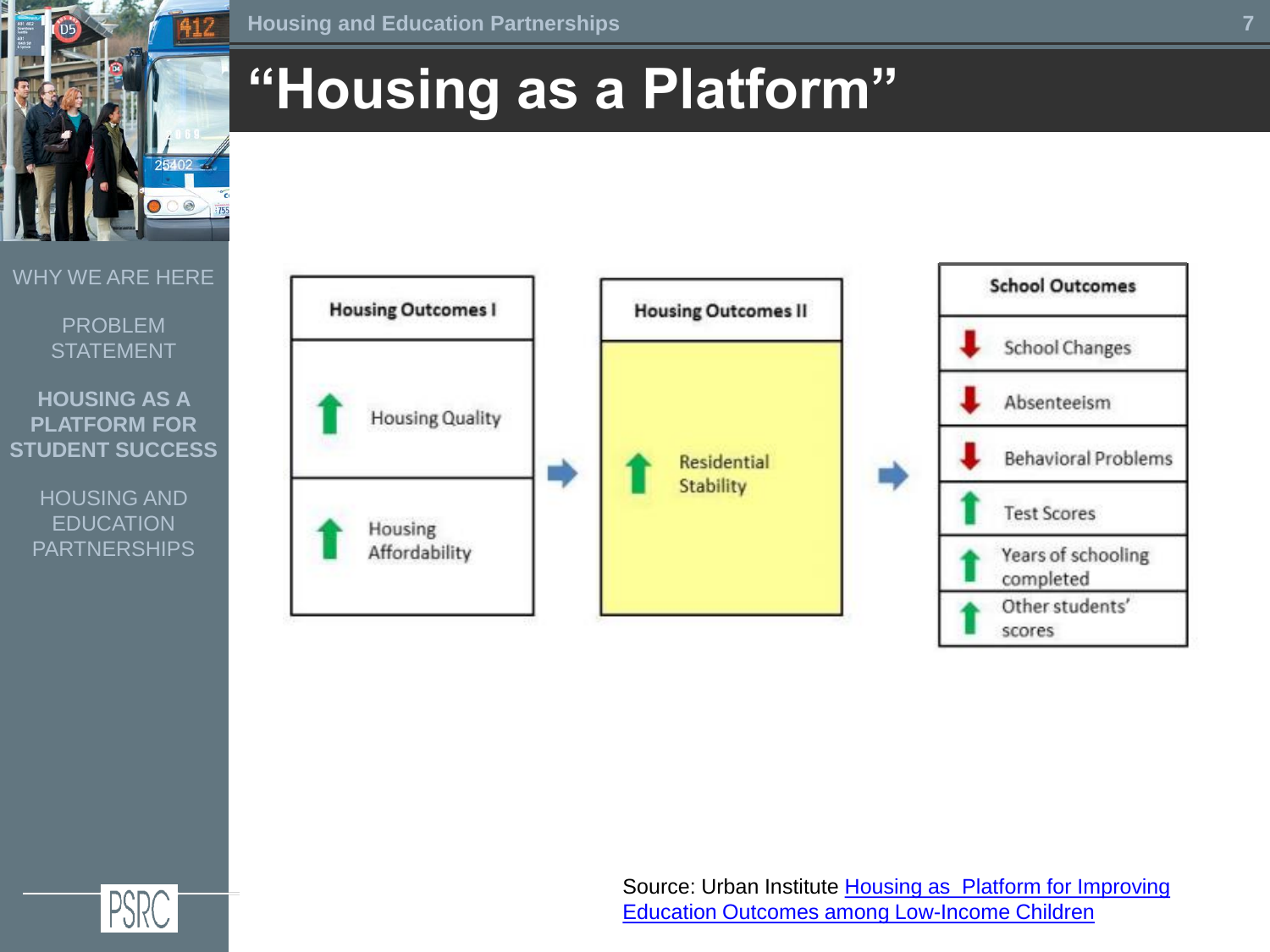

## **Housing and Education Partnerships**



PROBLEM **STATEMENT** 

WHY WE ARE HERE

HOUSING AS A PLATFORM FOR STUDENT SUCCESS

**HOUSING AND EDUCATION PARTNERSHIPS**